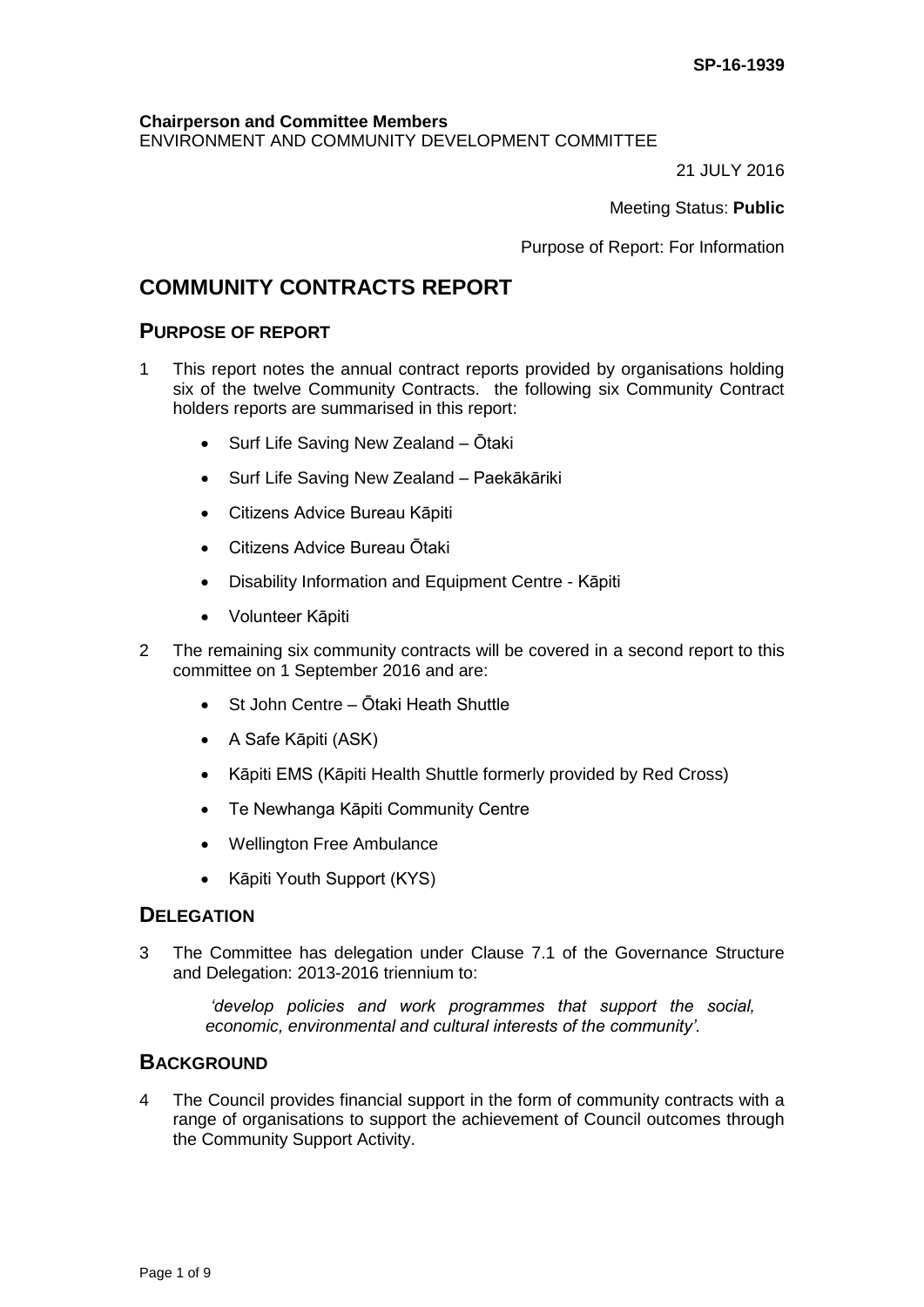- 5 In 2015-2016, the Council had twelve Community Contracts. Those contracts included: information and advice, summer beach patrols, crime prevention, disability support and advocacy, youth support, health transport and emergency services.
- 6 A Community Contracts review was undertaken in 2015 and has informed a new contestable funding programme for 2017 Community Contracts. The new process will be implemented by 1 July 2017.

### **Issues**

- 7 All Community Contracts are required to report on either an annual or triennial report back cycle to Council. It is important to note that, formal report backs are required by 31 August of each year to allow for the appropriate document approval including; audited accounts, collated statistics and other important data.
- 8 At the time of writing this report, 2015/2016 report backs were not required therefore report backs are for the 2014/2015 period. The summarised reports are attached at Appendix 1 of this report.
- 9 A brief description of all Community Contract holders, contracted service provision and funding is provided in Appendix 2 of this report.
- 10 It is important to note that representatives of; Surf Life Saving New Zealand, Citizens Advice Bureau (Kāpiti and Ōtaki), Disability Information and Equipment Centre Kāpiti and Volunteer Kāpiti have been invited to make a presentation at this Environment and Community Development Committee meeting.
- 11 Remaining Contract holders; St John Centre Ōtaki Heath Shuttle, A Safe Kāpiti (ASK), Kāpiti EMS (Kāpiti Health Shuttle), Te Newhanga Kāpiti Community Centre, Wellington Free Ambulance and KYS will be invited to speak to their reports at the following Environment and Community Development Committee meeting on the  $1<sup>st</sup>$  of September.

*This report notes the following six Community Contracts* 

12 **Surf Life Saving New Zealand – Ōtaki and Paekākāriki.** Roles and responsibilities of this contract include: patrol beaches to provide a rescue service and to save lives, prevent accidents by providing information on beach and surf conditions to members of the public, perform preventative actions, provide first aid and emergency medical care.

| Year         | <b>Hours</b> | <b>Rescues</b> | <b>First Aids</b> | Searches       | <b>Preventatives</b> | People<br>involved in<br>preventatives |
|--------------|--------------|----------------|-------------------|----------------|----------------------|----------------------------------------|
| 2013/2014    |              |                |                   |                |                      |                                        |
| Paekākāriki  | 675          | $\overline{4}$ | 4                 |                | 413                  | 816                                    |
| <b>Ōtaki</b> | 675          | $\Omega$       | 6                 |                | 232                  | 332                                    |
| 2014/2015    |              |                |                   |                |                      |                                        |
| Paekākāriki  | 674          | $\overline{2}$ | 5                 | $\Omega$       | 259                  | 638                                    |
| <b>Ōtaki</b> | 680          | $\overline{2}$ | 3                 | $\Omega$       | 486                  | 1108                                   |
| 2015/2016    |              |                |                   |                |                      |                                        |
| Paekākāriki  | 679          | $\Omega$       | 5                 | $\overline{2}$ | 201                  | 1226                                   |
| Ōtaki        | 680          |                | 5                 |                | 125                  | 536                                    |

Life guarding statistics are below: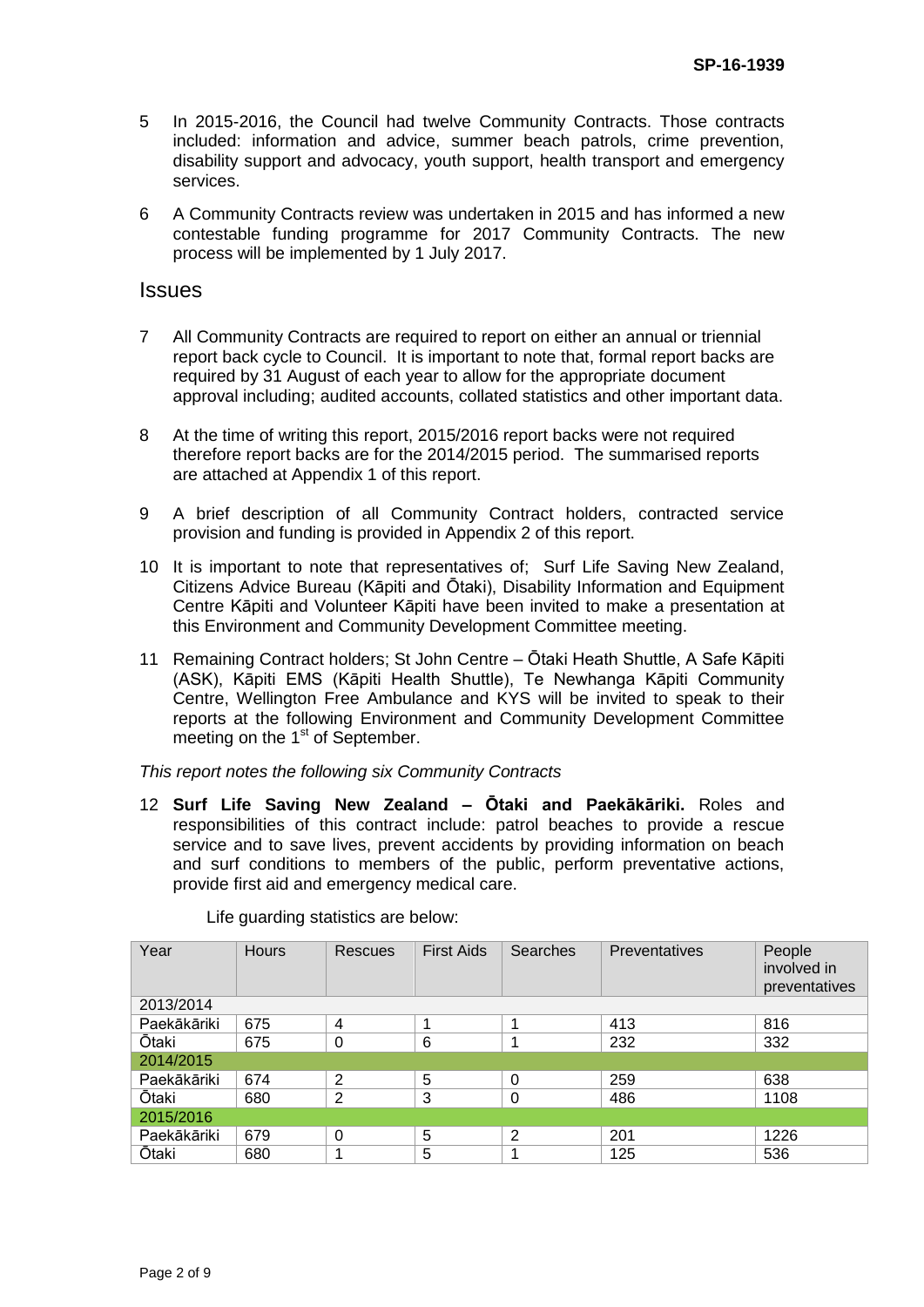- 13 **Citizens Advice Bureau Kāpiti.** This year the organisation faced new challenges, such as building contacts with the immigrant community in Kāpiti. This is part of a wider task of delivering a face to face settlement service to new migrants. CAB Kāpiti have recruited and trained 12 new members while also keeping up to date with legislative changes.
- 14 Co-locating with Family budgeting, Age Concern and Grey Power have meant closely working together, the sharing of resources and easy access to crossreferral of clients. The provision of a free legal advice service at the bureau continues to be very well utilised, and they continue to provide twice weekly inhouse Justice of the Peace service.
- 15 During the year CAB Kāpiti handled 3,406 enquiries, an increase of approximately 7% from the previous year. 27% of these enquiries were related to Legal and Government, 26% community related, 15% Consumer matters and 9% Family and Personal issues.
- 16 **Citizens Advice Bureau Ōtaki.** Annual report 2014/2015 shows that membership of the Bureau was 33, comprising of 30 trained volunteers and 3 probationers. On-going training for all volunteers included Community Law, Budget, Bureau Procedures, Probationary Services and Work and Income.
- 17 Organisations that use the rooms include Alzheimers support group, Housing NZ, Age concern and Adult Literacy. The Food Bank has a collection container located at the Bureau. CAB Ōtaki were the agency responsible for collection of applications for the recent Free Curtains in Homes campaign.
- 18 CAB Ōtaki dealt with 2,416 queries; 61% were consumer related, 9% community related, 8% Legal and Government related. 15% of clients identified as Māori. They report that the complexity of many queries and the time taken is not reflected in the statistics.
- 19 **Disability information and Equipment Centre.** In 2014/15, the centre continued to facilitate the disability awareness and disability responsiveness training workshops.
- 20 A mobile service has been established and is now visiting most rest homes and retirement villages in the district on a regular basis.
- 21 Statistics show that around 1000 people a month look at the website and DIEC responded to 7033 enquiries in 2014-2015.
- 22 **Volunteer Kāpiti.** The organisation reports that it is endeavouring to refine their services to provide a consistent, efficient and effective service in an effort to meet the needs of volunteers and organisations that they support.
- 23 In 2014/2015 they interviewed 234 potential volunteers and referred them to 514 volunteering opportunities throughout the Kāpiti Coast with a substantial number being successful in placement into volunteering roles. Volunteer Kāpiti continue to run workshops and seminars on a range of topics.
- 24 Volunteer Kāpiti have noticed an increase in volunteers being interviewed who are looking for paid employment which may indicate that volunteering is an important part of the process, in giving the volunteers the opportunity to gain work experience in a variety of different positions.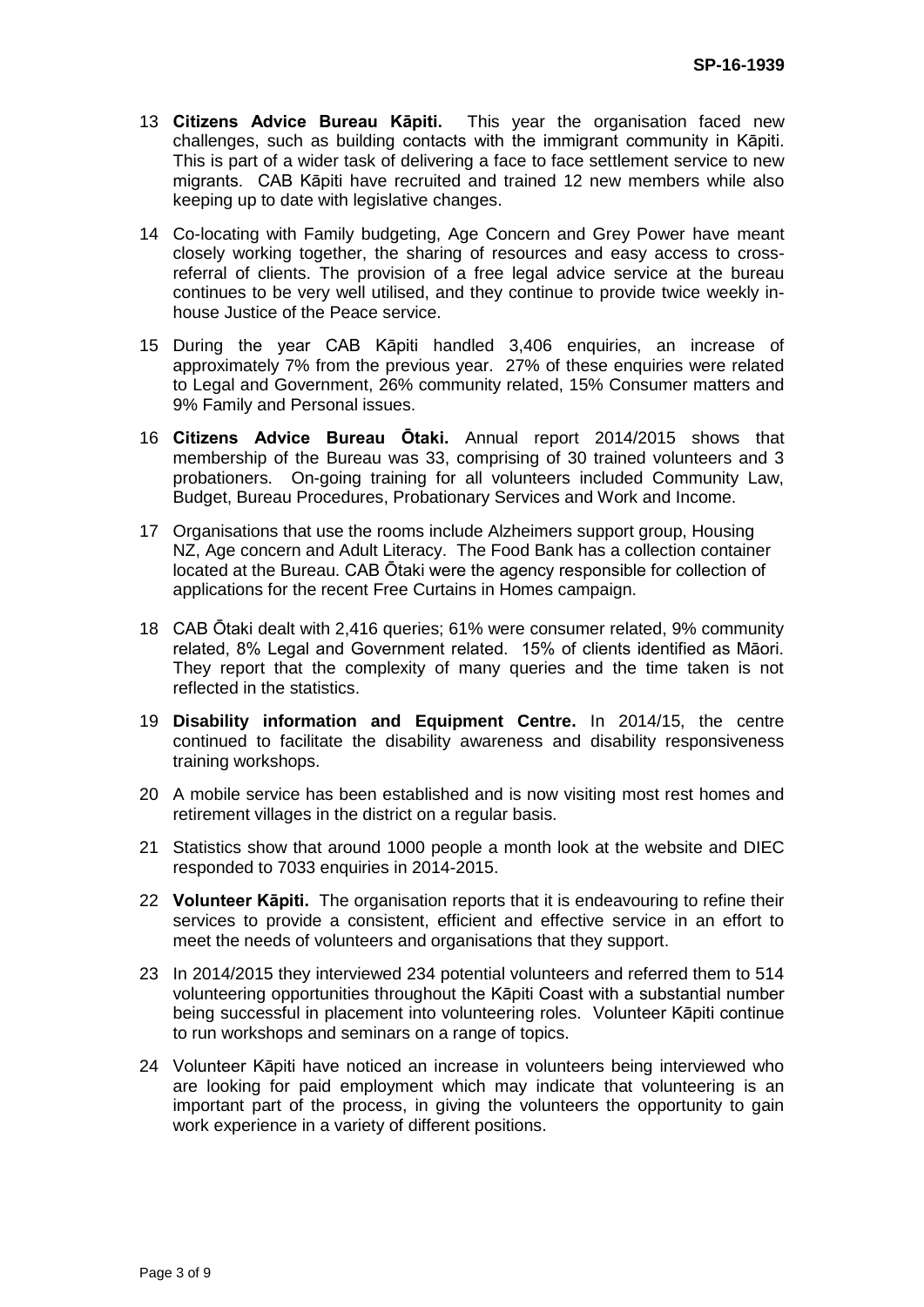# **CONSIDERATIONS**

# Policy Considerations

25 There are no policy implications arising from this report.

## Legal Considerations

26 There are no legal considerations as a result of this report.

## Financial Considerations

27 The total amount provided for Community Contracts is \$370,000 per annum. This funding provision is allocated through the Council's Community Support Activity.

## Tāngata whenua considerations

28 There are no current considerations arising from this report; however the implementation of the new funding programme in 2017 will take into consideration kaupapa tuku iho, aspirations, intentions and values of Tāngata whenua.

## Degree of Significance

29 This matter has a low level of significance under Council Policy.

## Consultation already undertaken

30 There has been continued communication and engagement with Community Contract holders prior to, during and after the duration of the contract in 2014/15. Council will continue to engage in multiple ways with the organisations funded through Council's Community Contracts and throughout the implementation of the new funding programme in 2017.

## **Publicity**

31 There are no publicity considerations for the Council related to this report. Each organisation is responsible for its own publicity.

# **RECOMMENDATIONS**

- 32 That the Environment and Community Development Committee notes the report backs provided by
	- Surf Life Saving New Zealand Ōtaki
	- Surf Life Saving New Zealand Paekākāriki
	- Citizens Advice Bureau Kāpiti
	- Citizens Advice Bureau Ōtaki
	- Disability Information and Equipment Centre Kāpiti
	- Volunteer Kāpiti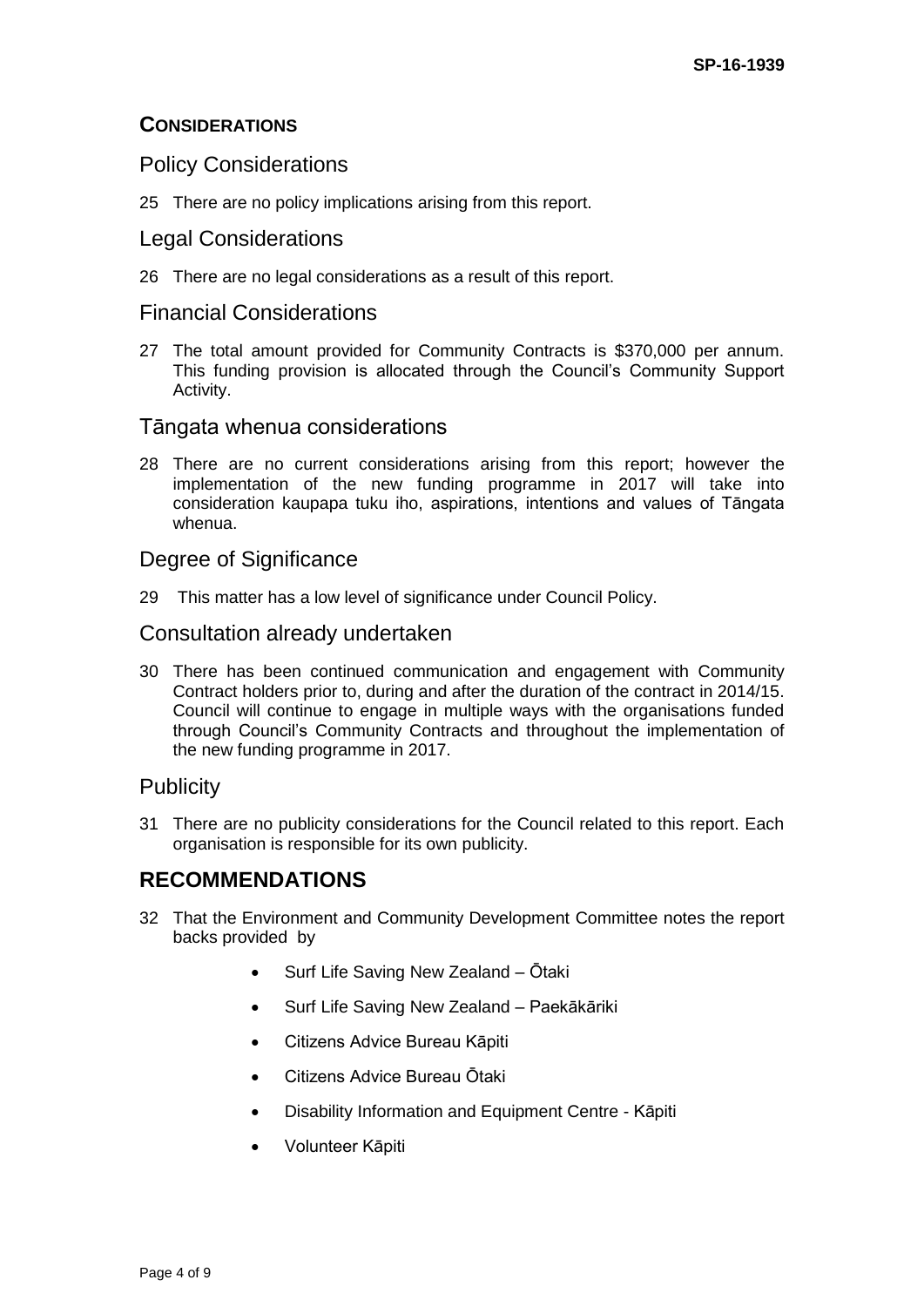33 That the Environment and Community Development Committee use this opportunity to thank the organisations which have Community Contracts for their valuable and on-going work in the District.

| <b>Report prepared by</b>                                                  | Approved for submission Approved for submission    |                                                             |
|----------------------------------------------------------------------------|----------------------------------------------------|-------------------------------------------------------------|
| <b>Claire Rewi</b>                                                         | <b>Kevin Currie</b>                                | Monica Fraser                                               |
| <b>Programme Advisor</b><br><b>Programme Design</b><br>& Delivery (Social) | <b>Group Manager</b><br><b>Regulatory Services</b> | <b>Acting Group Manager</b><br><b>Strategy and Planning</b> |

## **ATTACHMENTS**

- Appendix 1: Community Contracts Report Summaries
- Appendix 2: Community Contracts Brief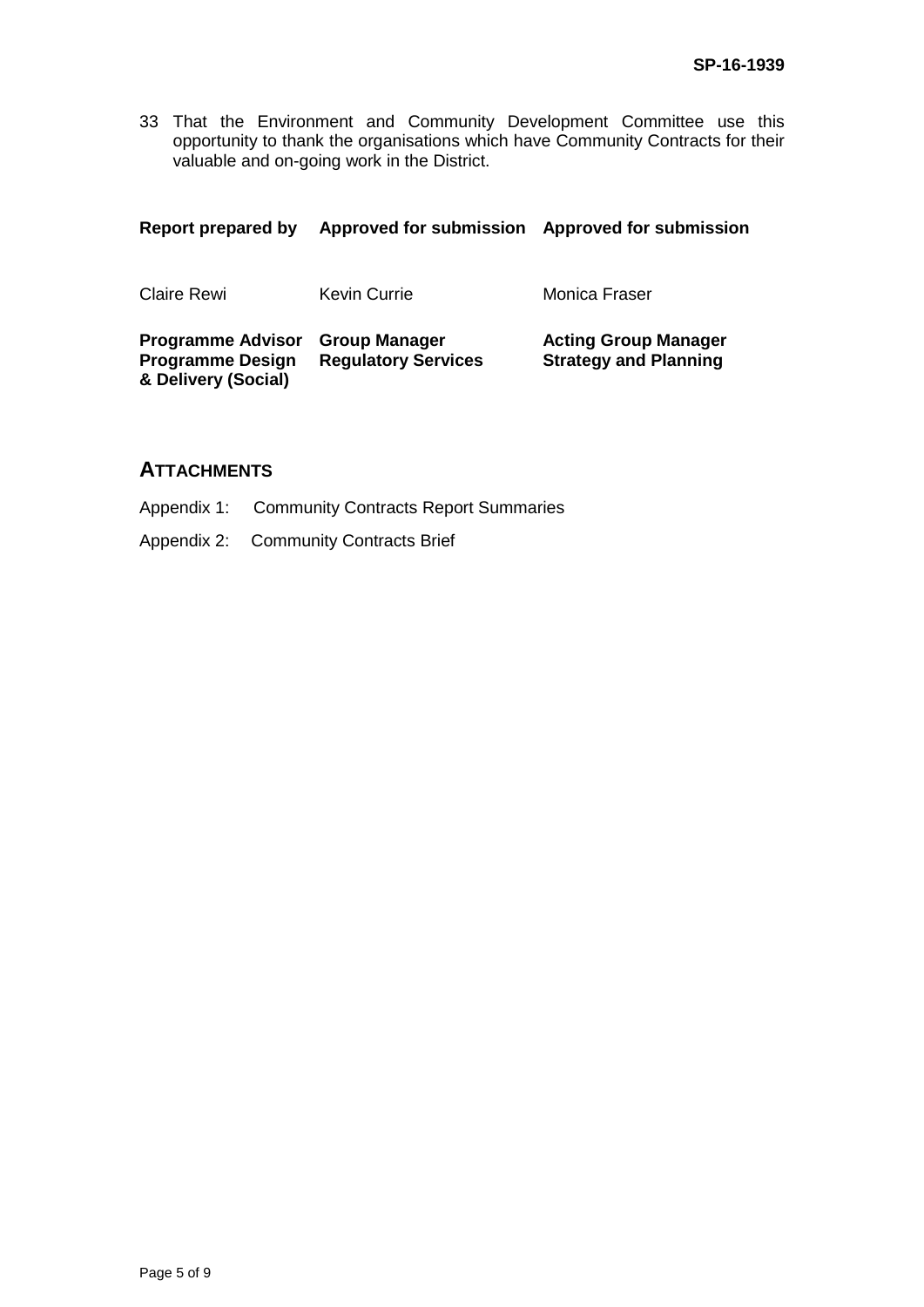### **Appendix 1**

## **COMMUNITY CONTRACT REPORT SUMMARIES**

### **Surf Life Saving New Zealand (SLSNZ) reporting on Paekākāriki and Ōtaki beaches**

SLSNZ hold two community contracts. One community contract was to provide a professional lifeguard service at Paekākāriki and the other contract provided this same service in Ōtaki. These contracts primarily focused on SLSNZ supporting the work undertaken by volunteer lifeguard services that operate each weekend during the summer months. Roles and responsibilities include: patrol beaches to provide a rescue service and to save lives, prevent accidents by providing information on beach and surf conditions to members of the public, perform preventative actions, provide first aid and emergency medical care.

#### **Service provided:**

5 days a week - Monday to Friday hours 10.30 am – 6.00 pm Six Lifeguards employed Started Monday 21st December 2015 Finished Friday 29th January 2016 Total days service provided –30 days

The Paekākāriki and Ōtaki Life Saving Clubs provided volunteer patrols during weekends over his period.

| Year         | <b>Hours</b> | <b>Rescues</b> | <b>First Aids</b> | <b>Searches</b> | <b>Preventatives</b> | People<br>involved in<br>preventatives |
|--------------|--------------|----------------|-------------------|-----------------|----------------------|----------------------------------------|
|              |              |                | 2009/10           |                 |                      |                                        |
| Paekākāriki  | 776          | 1              | 1                 | 0               | 791                  | 1819                                   |
| Ōtaki        | 621          | 1              | 6                 | 4               | 411                  | 847                                    |
| 2010/2011    |              |                |                   |                 |                      |                                        |
| Paekākāriki  | 676          | $\overline{2}$ | 2                 | $\overline{7}$  | 553                  | 1309                                   |
| Ōtaki        | 563          | 6              | $\overline{2}$    | 1               | 491                  | 1076                                   |
| 2011/2012    |              |                |                   |                 |                      |                                        |
| Paekākāriki  | 675          | 0              | 5                 | 0               | 459                  | 977                                    |
| Ōtaki        | 675          | 4              | $\overline{4}$    | 0               | 289                  | 645                                    |
| 2012/2013    |              |                |                   |                 |                      |                                        |
| Paekākāriki  | 675          | 1              | 6                 | 3               | 520                  | 889                                    |
| Ōtaki        | 675          | 14             | 7                 | $\overline{2}$  | 365                  | 1054                                   |
| 2013/2014    |              |                |                   |                 |                      |                                        |
| Paekākāriki  | 675          | 4              | 1                 | 1               | 413                  | 816                                    |
| <b>Ōtaki</b> | 675          | 0              | 6                 | 1               | 232                  | 332                                    |
| 2014/2015    |              |                |                   |                 |                      |                                        |
| Paekākāriki  | 674          | $\overline{2}$ | 5                 | 0               | 259                  | 638                                    |
| Ōtaki        | 680          | $\overline{2}$ | 3                 | $\mathbf 0$     | 486                  | 1108                                   |
| 2015/2016    |              |                |                   |                 |                      |                                        |
| Paekākāriki  | 679          | $\mathbf 0$    | 5                 | $\overline{2}$  | 201                  | 1226                                   |
| Ōtaki        | 680          | 1              | 5                 |                 | 125                  | 536                                    |

#### **Lifeguarding Statistics:**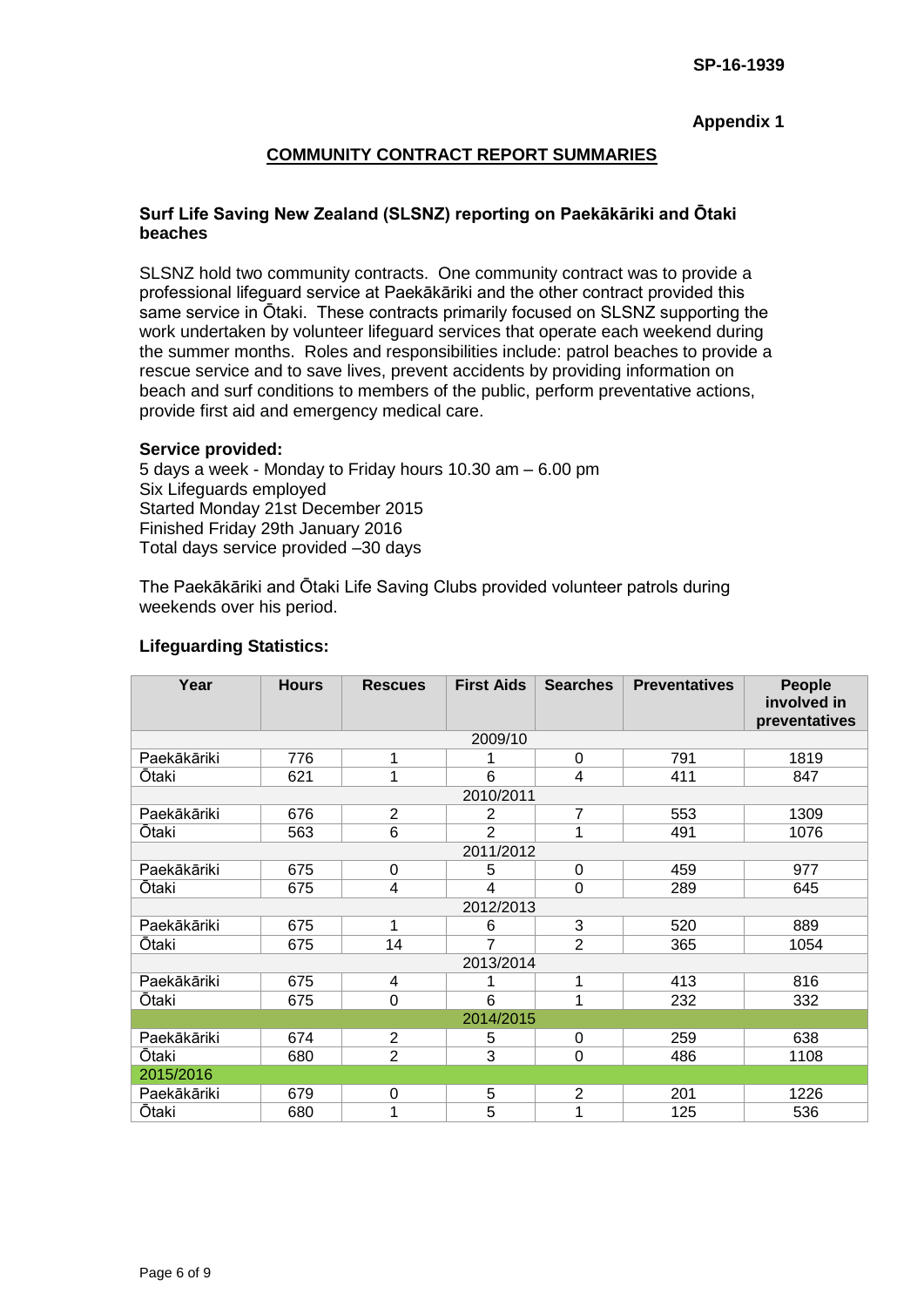At Paekākāriki and Ōtaki beaches it was another successful season. There were no drownings or near drownings. The low number of rescues is indicative of a number of factors. This includes favourable surf and weather conditions over this period, public education through their beach education programs, public taking heed of the advice from lifeguards on patrol and the preventative actions taken by the lifeguards has meant lower rescue and first aid figures.

### **Disability Information and Equipment Centre (DIEC)**

The DIEC closed the Wellington centre and commenced a mobile service for the Greater Wellington Region via its website and the equipped van. The centre has a committed staff and also relies heavily on their volunteers; the volunteers are an integral part of providing their services. In 2014/15, the centre continued to facilitate the disability awareness workshops and the disability responsiveness training workshops. They also continued to network and work with many other community organisations. The mobile service is now visiting all rest homes and retirement villages in the district on a regular basis.

### **Citizens Advice Bureau Kāpiti**

The year ended June 2015 saw this organisation face a few new challenges, such as building contacts with the immigrant community in Kāpiti as part of a wider task of delivering a face to face settlement service to new migrants, they have seen the retirement of eight members but they also recruited and trained 12 new members while also keeping up to date with legislative changes. Being grouped together with Family budgeting, Age Concern and Grey Power have meant closely working together and the sharing of resources and easy access to cross-referral of clients.

During that year they handled 3,406 enquiries, an increase of approximately 7% from the previous year. 27% of these enquiries were related to Legal and Government, 26% community related, 15% Consumer matters and 9% Family and Personal issues.

The provision of a free legal advice service at the bureau continues to be very well utilised, and they continue to provide twice weekly in-house Justice of the Peace service.

### **Volunteer Kāpiti**

This organisation reports that it is endeavouring to refine their services to provide a consistent, efficient and effective service in an effort to meet the needs of volunteers and organisations that they support. They continue to grow with new organisations registering to use their service, for the year 2014/2015 they had 6 new organisations register. They have also increased the circulation of their newsletter from quarterly to monthly and made them shorter and more informative and proactive. They continue to run workshops and seminars on a range of topics. In the year 2014/2015 they interviewed 234 potential volunteers and referred them to 514 volunteering opportunities throughout the Kāpiti Coast with a substantial number being successful in placement into volunteering roles. They have noticed an increase in volunteers being interviewed who are looking for paid employment which may indicate that volunteering is an important part of the process, in giving the volunteers the opportunity to gain work experience in a variety of different positions.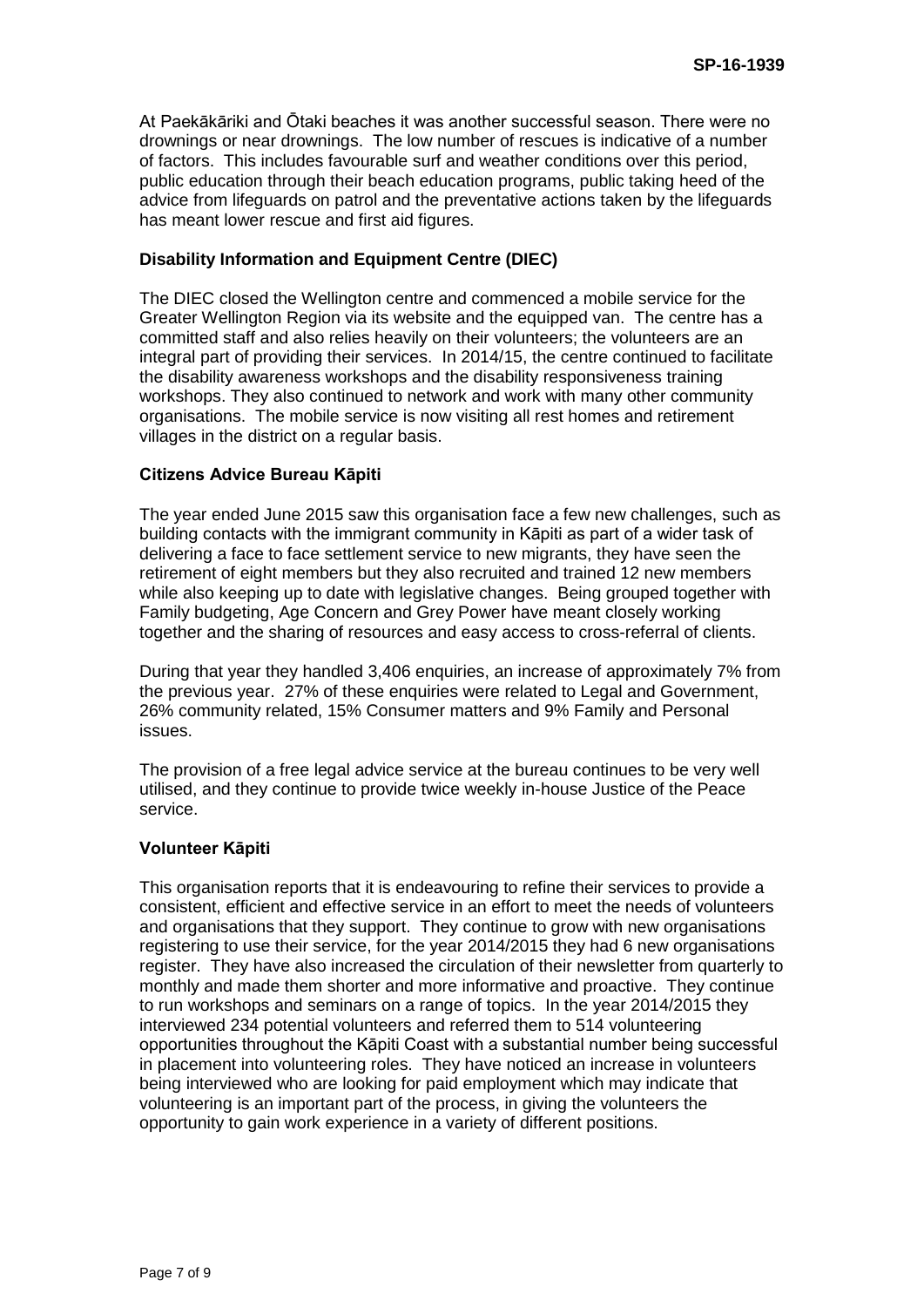### **Citizens Advice Bureau Ōtaki**

Annual report 2014/2015 shows that membership of the bureau was 33, comprising of 30 trained volunteers and 3 probationers. On-going training for all volunteers included Community Law, Budget, Bureau Procedures, Probationary Services and Work and Income.

The organisation dealt with 2,416 queries; 61% were consumer related, 9% community related, 8% Legal and Government related. 15% of clients identified as Māori. They report that the complexity of many queries and the time taken is not reflected in the statistics.

Organisations that use the rooms include Alzheimers support group, Housing NZ, Age concern and Adult Literacy. The Food Bank has a collection container located at the Bureau.

They have only recently discontinued taking the bookings for the Ōtaki Health Shuttle. They also were the agency responsible for collection of applications for the recent Free Curtains in Homes campaign.